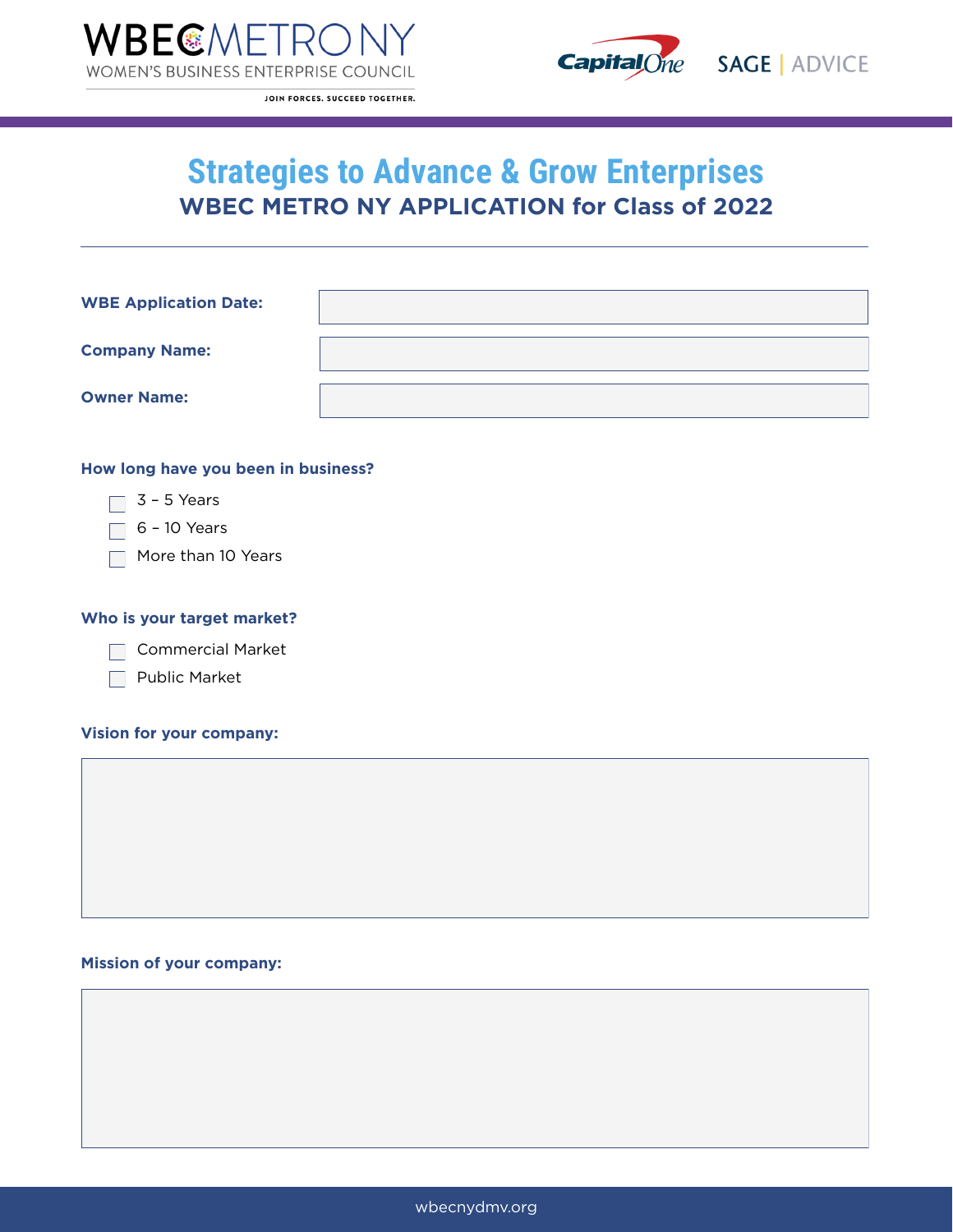





# **Strategies to Advance & Grow Enterprises WBEC METRO NY APPLICATION for Class of 2022**

## **Please provide Profits and Gross Revenues for the years indicated**

(Please indicate "\$0.00" or "- \$0.00" where applicable)



**Please rank the following challenges** (1 – most challenging, 6 – least challenging)

| Cash Flow<br>1                                         |  |  |  |  |
|--------------------------------------------------------|--|--|--|--|
| <b>Access to Capital</b><br>1                          |  |  |  |  |
| Access to people resources (check all that apply)<br>1 |  |  |  |  |
| Employees                                              |  |  |  |  |
| Lawyer                                                 |  |  |  |  |
| Accountant/CPA                                         |  |  |  |  |
| Insurance Advisory Board                               |  |  |  |  |
| Mentor/Coach/Accountability Partner                    |  |  |  |  |
| Branding/Marketing/Selling<br>1                        |  |  |  |  |
| Contracts<br>1                                         |  |  |  |  |
| Strategy<br>1                                          |  |  |  |  |
| Other (Please comment below)<br>1                      |  |  |  |  |
|                                                        |  |  |  |  |